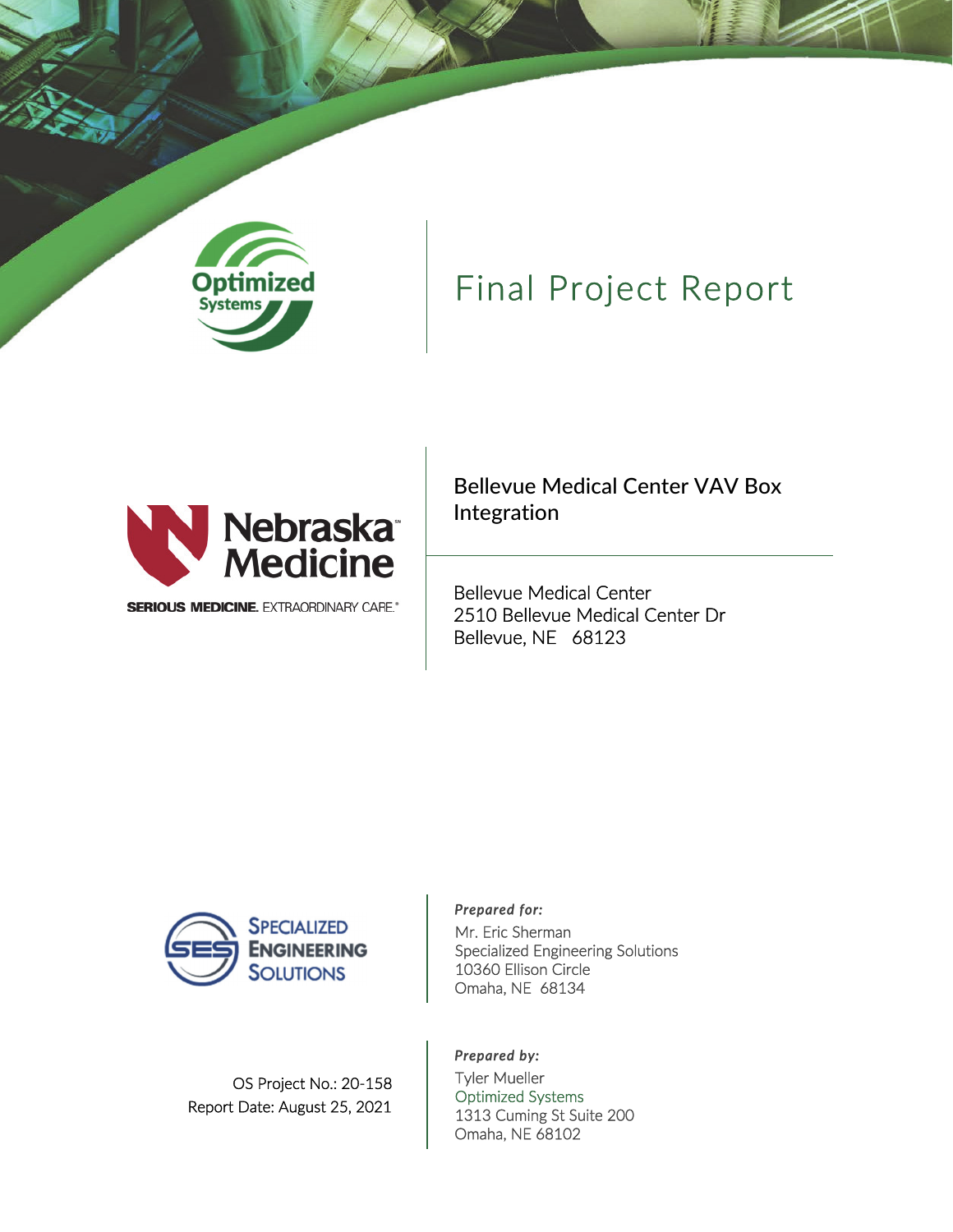

## TABLE OF CONTENTS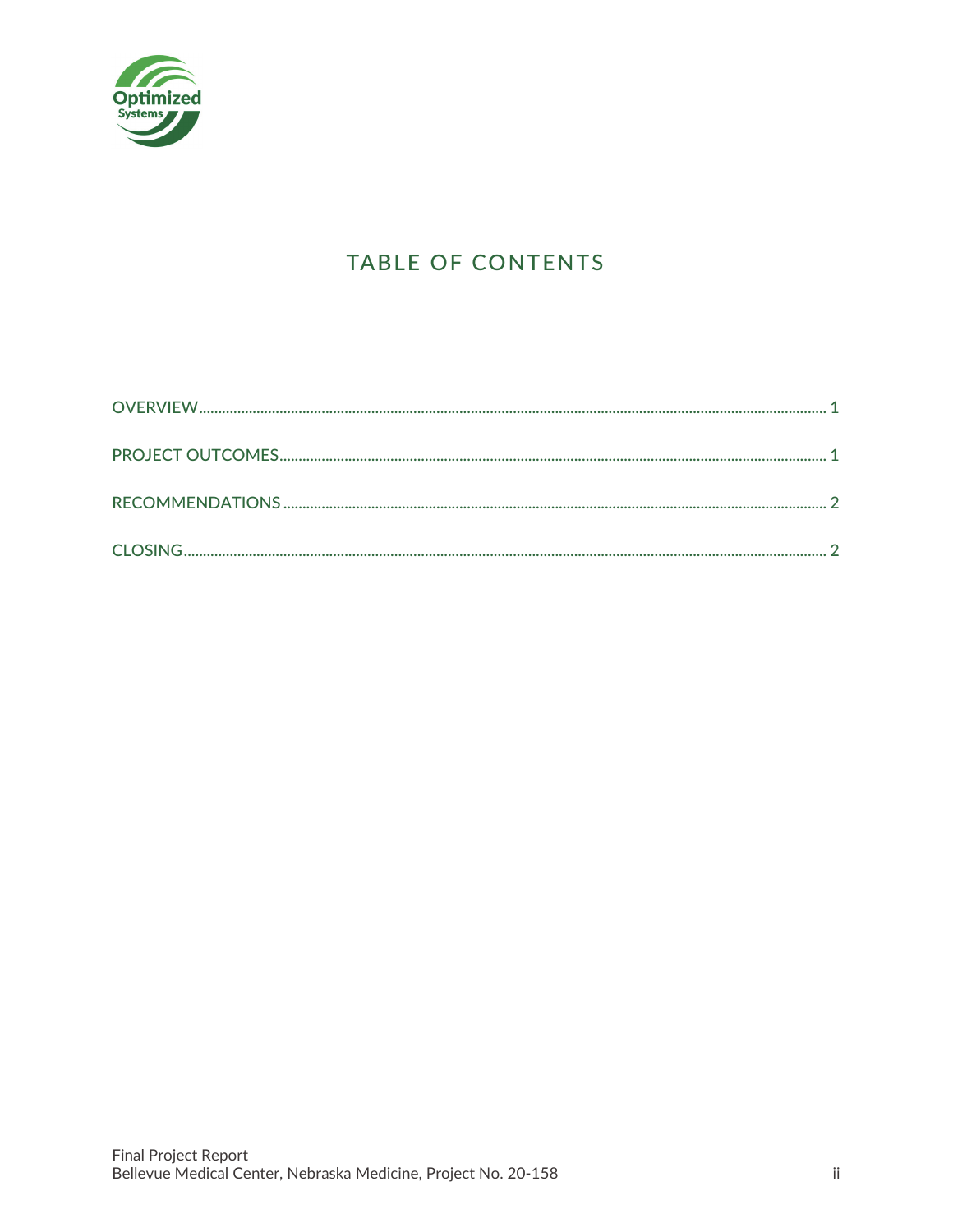

### FINAL PROJECT REPORT

#### **OVERVIEW**

This Final Project Report provides a summary of the VAV Box Integration project completed on behalf of Nebraska Medicine at Bellevue Medical Center in Bellevue, Nebraska. Work on this project was performed from August 2020 through June 2021, in conformance with the Scope of Work outlined in the *Base Bid* and *Alternate #1* sections of Optimized System's Proposal, number 20‐158, dated July 14, 2020. (Note that two additional alternates for more expansive optimization were not accepted.)

Key elements of the work performed include:

- Modification of the operational sequence for the VAV boxes located throughout the work area. The revised sequence matches the sequence currently being utilized at the UNMC campus as part of the campus optimization program.
- Integration of the existing VAV boxes into the Siemens Insight platform. This included modification of the BACnet device instance I.D.'s on the controllers to match the UNMC standard. The integration was completed utilizing the existing Continuum building controllers and integrating directly to those controllers via BACnet.
- A thorough walk‐thru and completion of commissioning tests on all four of the existing air handling units. The testing was conducted to identify deficiencies that needed to be corrected prior to the optimization work taking place.
- Optimization of the four existing air handling units that are currently on the Siemens Insight Platform. Optimization programming sequence utilized the "standardized" sequence that has been developed in conjunction with the UNMC optimization program. This included the building pressure control sequence to help with noted facility pressure problems. This also included adding new building static sensors, various sensors, and/or controllers needed to implement the sequence

### PROJECT OUTCOMES

This project was successfully completed. Notable project outcomes include:

VAV Boxes:

- 419 VAVs tested, optimized, and integrated to the Siemens Insight platform from the existing (Andover Continuum) platform.
- 108 VAV deficiencies identified and corrected.
- All affected VAVs were rebalanced.

Exhaust Fans:

• Installed and optimized 10 new exhaust fan VFDs for better building exhaust control.